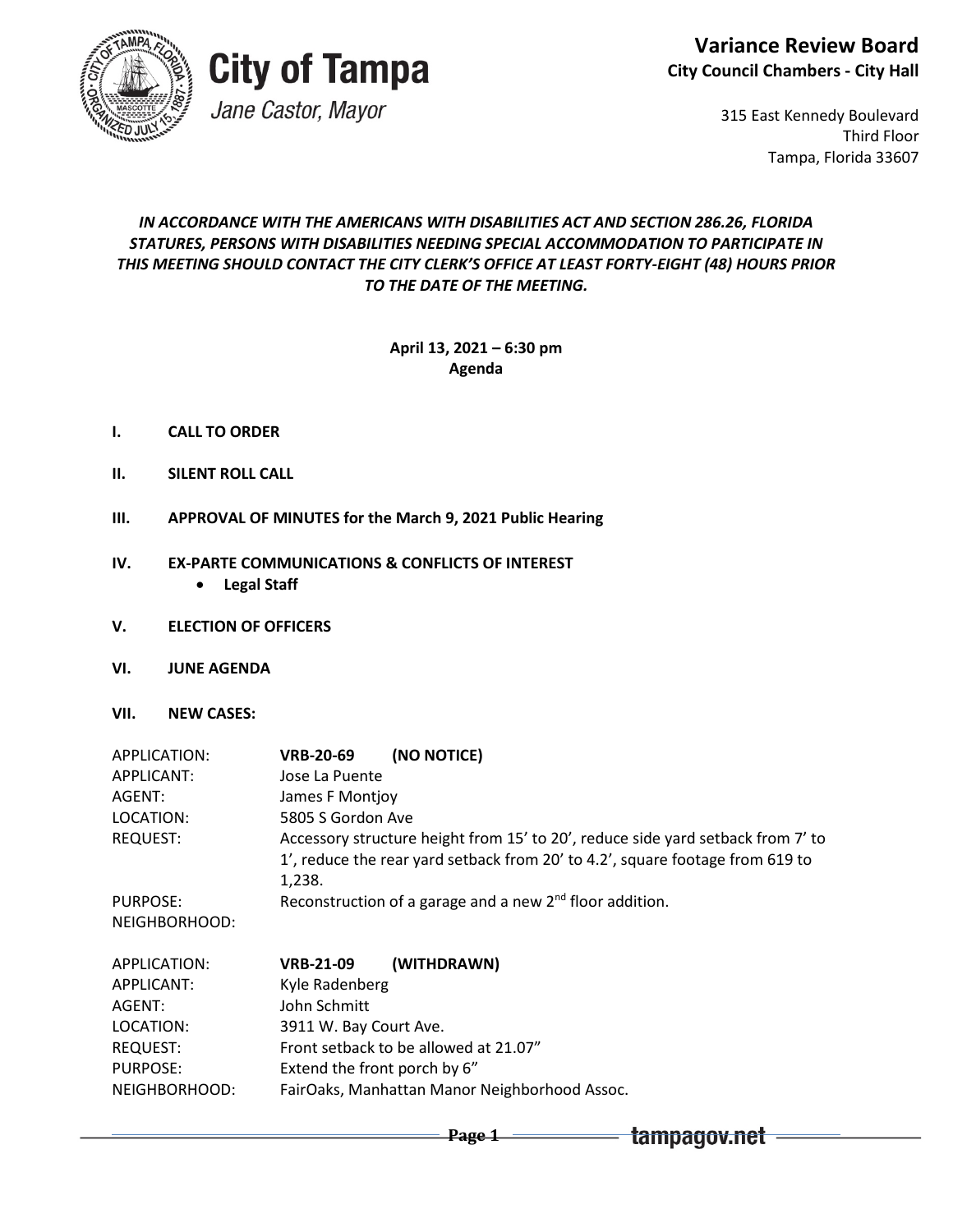## **Variance Review Board City Council Chambers - City Hall**



# **City of Tampa**

Jane Castor, Mayor

315 East Kennedy Boulevard Third Floor Tampa, Florida 33607

| APPLICATION:    | <b>VRB-21-14</b>                                                                       | Tampa, Flo |  |  |
|-----------------|----------------------------------------------------------------------------------------|------------|--|--|
| APPLICANT:      | Anita Williams Et Al                                                                   |            |  |  |
| AGENT:          | Anita Williams Et Al                                                                   |            |  |  |
| LOCATION:       | 3116 W Paxton Ave                                                                      |            |  |  |
| <b>REQUEST:</b> | Reduce front setback from 25' to 4', rear yard 20' to 5', and side yard 7' to 5'       |            |  |  |
|                 | Increase square footage from 900 to 1200                                               |            |  |  |
| PURPOSE:        | 3 car garage and boat garage                                                           |            |  |  |
| NEIGHBORHOOD:   | Interbay - South of Gandy Civic Assoc.                                                 |            |  |  |
| APPLICATION:    | (NO NOTICE)<br><b>VRB-21-18</b>                                                        |            |  |  |
| APPLICANT:      | Jerry Garza                                                                            |            |  |  |
| AGENT:          | Jerry Garza                                                                            |            |  |  |
| LOCATION:       | 3403 E 10 <sup>th</sup> Ave                                                            |            |  |  |
| <b>REQUEST:</b> | Variance in setbacks                                                                   |            |  |  |
| PURPOSE:        | Remodel                                                                                |            |  |  |
| NEIGHBORHOOD:   | East Ybor Historic & Civic Assoc.                                                      |            |  |  |
| APPLICATION:    | (mis-notice for the 3-9-21 hearing)<br><b>VRB-21-23</b>                                |            |  |  |
| APPLICANT:      | Susan D. Conte                                                                         |            |  |  |
| AGENT:          | Susan D. Conte                                                                         |            |  |  |
| LOCATION:       | 5205 E. 20 <sup>th</sup> Ave                                                           |            |  |  |
| <b>REQUEST:</b> | Reduce front yard setback from 60' to 21', reduce eave to eave separation from         |            |  |  |
|                 | $5'$ to $0'$ , and side yard $3'$ to $1.3'$ .                                          |            |  |  |
| PURPOSE:        | Vest unpermitted carport.                                                              |            |  |  |
| NEIGHBORHOOD:   | None                                                                                   |            |  |  |
| APPLICATION:    | (Mis-noticed for the 3-9-21 hearing)<br><b>VRB-21-25</b>                               |            |  |  |
| APPLICANT:      | Zadok Mills                                                                            |            |  |  |
| AGENT:          | Zadok Mills                                                                            |            |  |  |
| LOCATION:       | 3305 W Lykes Ave                                                                       |            |  |  |
| <b>REQUEST:</b> | Increase height of accessory structure from 15' to 25'                                 |            |  |  |
| PURPOSE:        | Construct 2-story garage                                                               |            |  |  |
| NEIGHBORHOOD:   | Parkland Estates, SOHO Business, Tampa Heights, Historic Hyde Park, Golfview           |            |  |  |
|                 | Neighborhood                                                                           |            |  |  |
| APPLICATION:    | (requests June 8, 2021 PH)<br><b>VRB-21-27</b>                                         |            |  |  |
| APPLICANT:      | Noah Trinklein                                                                         |            |  |  |
| AGENT:          | Noah Trinklein                                                                         |            |  |  |
| LOCATION:       | 695 Geneva Place                                                                       |            |  |  |
| <b>REQUEST:</b> | Reduce rear yard setback 20' to 5' and to reduce corner yard setback from 7' to<br>6'. |            |  |  |
| PURPOSE:        | Construct 2-story accessory structure and main structure chimney                       |            |  |  |
| NEIGHBORHOOD:   | Davis Island Civic                                                                     |            |  |  |
|                 |                                                                                        |            |  |  |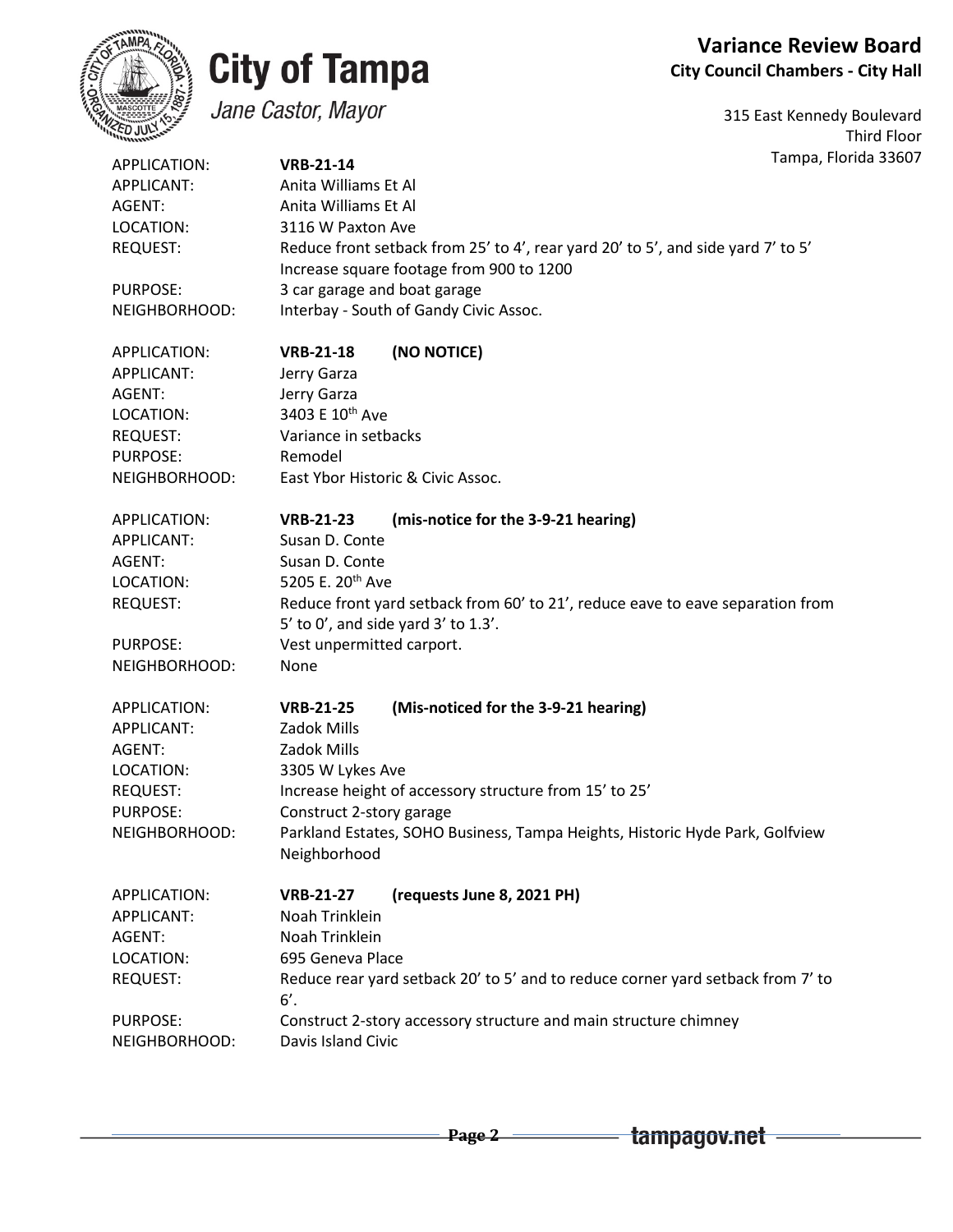

# **City of Tampa**

# **Variance Review Board City Council Chambers - City Hall**

Jane Castor, Mayor

315 East Kennedy Boulevard Third Floor Tampa, Florida 33607

| APPLICATION:<br><b>APPLICANT:</b> | <b>VRB-21-36</b><br>Lloyd Stern                                   | (requests June 8, 2021 PH)                                                                                                                     | Tampa, Florida |  |  |
|-----------------------------------|-------------------------------------------------------------------|------------------------------------------------------------------------------------------------------------------------------------------------|----------------|--|--|
| AGENT:                            | Lloyd Stern                                                       |                                                                                                                                                |                |  |  |
| LOCATION:                         | 4416 W El Prado Ave                                               |                                                                                                                                                |                |  |  |
| <b>REQUEST:</b>                   | Reduce the rear yard setback from 20' to 9'                       |                                                                                                                                                |                |  |  |
| PURPOSE:                          | Construct a covered patio                                         |                                                                                                                                                |                |  |  |
| NEIGHBORHOOD:                     | None                                                              |                                                                                                                                                |                |  |  |
| APPLICATION:                      | <b>VRB-21-38</b>                                                  | (NO NOTICE)                                                                                                                                    |                |  |  |
| APPLICANT:                        |                                                                   | Alec William and Christine Pope Petersen                                                                                                       |                |  |  |
| AGENT:                            | None                                                              |                                                                                                                                                |                |  |  |
| LOCATION:                         | 4109 W Dale Ave.                                                  |                                                                                                                                                |                |  |  |
| <b>REQUEST:</b>                   | to $4'$                                                           | Reduce rear yard setback from 5' to 2' and reduce the side yard setback from 5'                                                                |                |  |  |
| PURPOSE:                          |                                                                   | Install a pool screen enclosure                                                                                                                |                |  |  |
| NEIGHBORHOOD:                     | <b>Swann Estates</b>                                              |                                                                                                                                                |                |  |  |
| APPLICATION:                      | <b>VRB-21-39</b>                                                  | (requests June 8, 2021 PH)                                                                                                                     |                |  |  |
| APPLICANT:                        | David S Smith                                                     |                                                                                                                                                |                |  |  |
| AGENT:                            | David S Smith                                                     |                                                                                                                                                |                |  |  |
| LOCATION:                         | 206 S Moody Ave                                                   |                                                                                                                                                |                |  |  |
| <b>REQUEST:</b>                   |                                                                   | Reduce the rear yard setback from 20' to 14.1', reduce the south side yard from<br>7' to 3.5', and reduce the north side yard from 7' to 1.75' |                |  |  |
| <b>PURPOSE:</b>                   |                                                                   | Construct two dwelling unit buildings                                                                                                          |                |  |  |
| NEIGHBORHOOD:                     | Historic Hyde Park                                                | SoHo Neighborhood, SOHO Business, Westland Park, Parkland Estates Civic,                                                                       |                |  |  |
| APPLICATION:                      | <b>VRB-21-40</b>                                                  | <b>VARIANCE NOT NEEDED</b>                                                                                                                     |                |  |  |
| APPLICANT:                        | Le Chiffre LLC                                                    |                                                                                                                                                |                |  |  |
| AGENT:                            | Evan E Farren                                                     |                                                                                                                                                |                |  |  |
| LOCATION:                         | 5418 Lykes Lane                                                   |                                                                                                                                                |                |  |  |
| <b>REQUEST:</b>                   | Increase accessory structure height from 15' to 26' (Sec. 27-290) |                                                                                                                                                |                |  |  |
| PURPOSE:                          | Construct 2-story accessory structure                             |                                                                                                                                                |                |  |  |
| NEIGHBORHOOD:                     |                                                                   | Ballast Point Neighborhood, McGraw Hill                                                                                                        |                |  |  |
| APPLICATION:                      | <b>VRB-21-41</b>                                                  | (NO NOTICE)                                                                                                                                    |                |  |  |
| APPLICANT:                        | Terrence Anthony Mckloski                                         |                                                                                                                                                |                |  |  |
| AGENT:                            | Same                                                              |                                                                                                                                                |                |  |  |
| LOCATION:                         | 321 W West Street                                                 |                                                                                                                                                |                |  |  |
| <b>REQUEST:</b>                   |                                                                   | Reduce the front yard setback from 60' to 30' (Sec. 27-290)                                                                                    |                |  |  |
| PURPOSE:                          |                                                                   | To construct a detached accessory structure                                                                                                    |                |  |  |
| NEIGHBORHOOD:                     |                                                                   | Tampa Heights Civic, One Laurel Place, THCA Land Use, Business Guild of<br>Seminole Heights, Riverside Heights Civic                           |                |  |  |